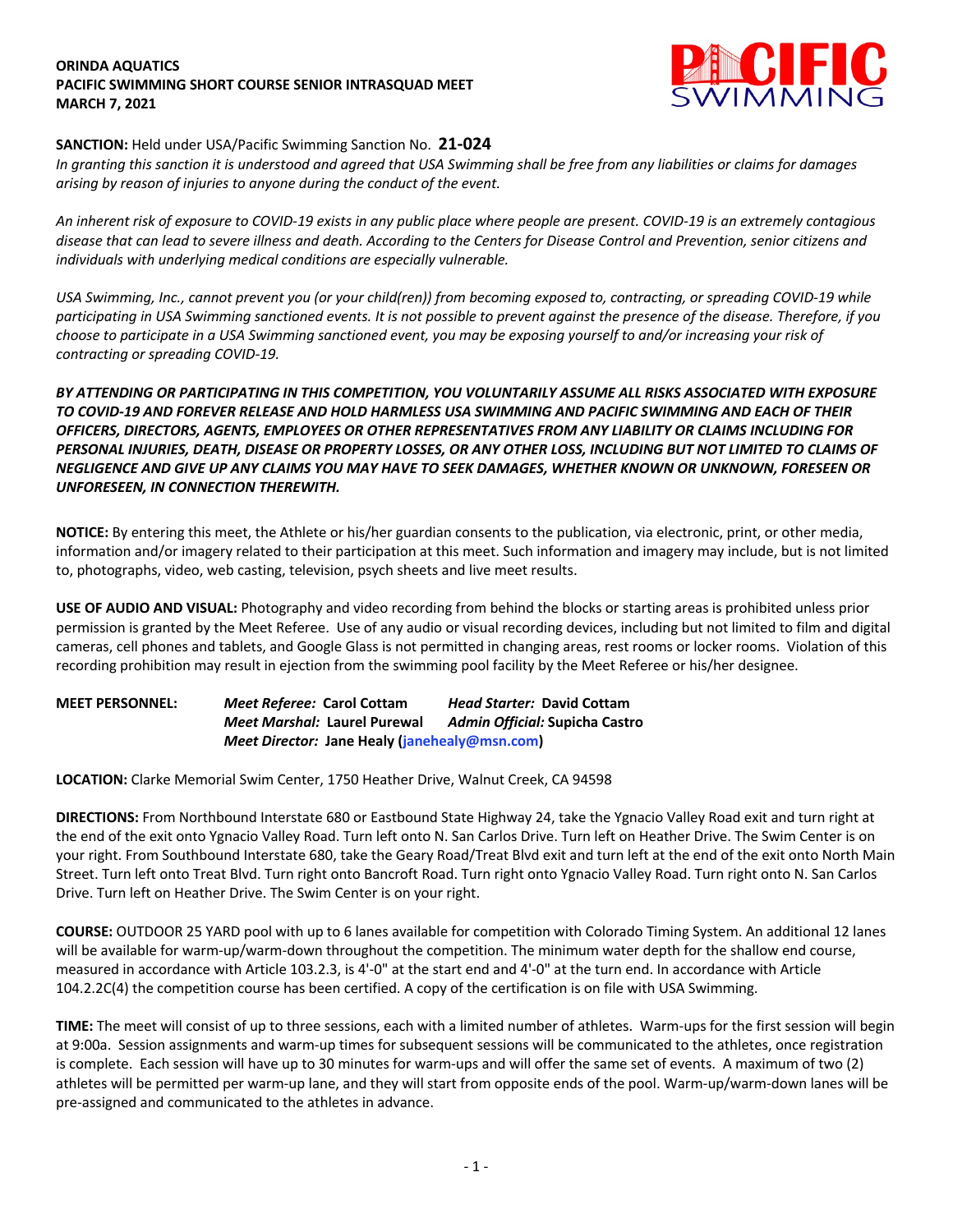**RULES: •** Current USA and Pacific Swimming rules and warm-up procedures will govern the meet. A copy of these procedures will be posted at the Clerk-of-Course.

• The local facility's guidelines, restrictions, and interpretation of the local public health guidelines shall be followed at this meet.

• All applicable adults participating in or associated with this meet, acknowledge that they are subject to the provisions of the USA Swimming Minor Athlete Abuse Prevention Policy ("MAAPP"), and that they understand that compliance with the MAAPP policy is a condition of participation in the conduct of this competition.

- All events are timed finals.
- Athletes may compete in up to **3** events.
- Entries will be accepted until the maximum athlete count has been reached, based on pool use guidelines for on-deck capacity under COVID restrictions.
- **•** If local conditions warrant it the Meet Referee, with the concurrence of the Meet Director, may require a mandatory scratch down.
- The Meet Referee may combine genders and events within heats to address timeline limitations, if necessary.
- All Coaches and Officials must wear their USA Swimming membership cards in a visible manner.
- All participants will follow the Facility Safety Plan, which will be communicated to them prior to the meet.
- All participants within the swim facility must observe distancing guidelines and wear a face mask up to entering and upon exiting the water.
- Restrooms are for restroom use only. No showers or changing area will be available.

**UNACCOMPANIED ATHLETES:** Any USA Swimming Athlete-Member competing at the meet must be accompanied by a USA Swimming Member-Coach for the purposes of Athlete supervision during warm-up, competition and warm-down. If a Coach-Member of the Athlete's USA Swimming Club does not attend the meet to serve in said supervisory capacity, it is the responsibility of the Athlete or the Athlete's legal guardian to arrange for supervision by a USA Swimming Member-Coach. The Meet Director or Meet Referee may assist the Athlete in making arrangements for such supervision; however, it is recommended that such arrangements be made in advance of the meet by the Athlete's USA Swimming Club Member-Coach.

**RACING STARTS:** Athletes must be certified by a USA Swimming member-coach as being proficient in performing a racing start or must start the race in the water. It is the responsibility of the Athlete or the Athlete's legal guardian to ensure compliance with this requirement.

**RESTRICTIONS:** • Smoking and the use of other tobacco products is prohibited on the pool deck, in the locker rooms, in spectator

- seating, on standing areas and in all areas used by Athletes, during the meet and during warm-up periods.
- Sale and use of alcoholic beverages is prohibited in all areas of the meet venue.
- No glass containers are allowed in the meet venue.
- No propane heater is permitted except for snack bar/meet operations.
- Personal pop-ups or other shelters are not permitted anywhere within the facility.
- Deck changes and parking lot changes are prohibited.

• Destructive devices, to include but not limited to, explosive devices and equipment, firearms (open or concealed), blades, knives, mace, stun guns and blunt objects are strictly prohibited in the swimming facility and its surrounding areas. If observed, the Meet Referee or his/her designee may ask that these devices be stored safely away from the public or removed from the facility. Noncompliance may result in the reporting to law enforcement authorities and ejection from the facility. Law enforcement officers (LEO) are exempt per applicable laws.

• Operation of a drone, or any other flying apparatus, is prohibited over the venue (pools, Athlete/Coach areas, Spectator areas and open ceiling locker rooms) any time Athletes, Coaches, Officials and/or Spectators are present.

**ELIGIBILITY:** • Athletes must be current members of USA Swimming and enter their name and registration number on the meet entry card as they are shown on their Registration Card. If this is not done, it may be difficult to match the Athlete with the registration and times database. The meet host will check all Athlete registrations against the SWIMS database and if not found to be registered, the Meet Director shall accept the registration at the meet (a \$10 surcharge will be added to the regular registration fee). Duplicate registrations will be refunded by mail.

• Meet is open only to qualified athletes registered with **Orinda Aquatics.** Athletes who are unattached but participating with **Orinda Aquatics** are eligible to compete.

• Entries with **"NO TIME" will be accepted.**

• Disabled Athletes are welcome to attend this meet and should contact the Meet Director or Meet Referee regarding any special accommodations on entry times and seeding per Pacific Swimming policy.